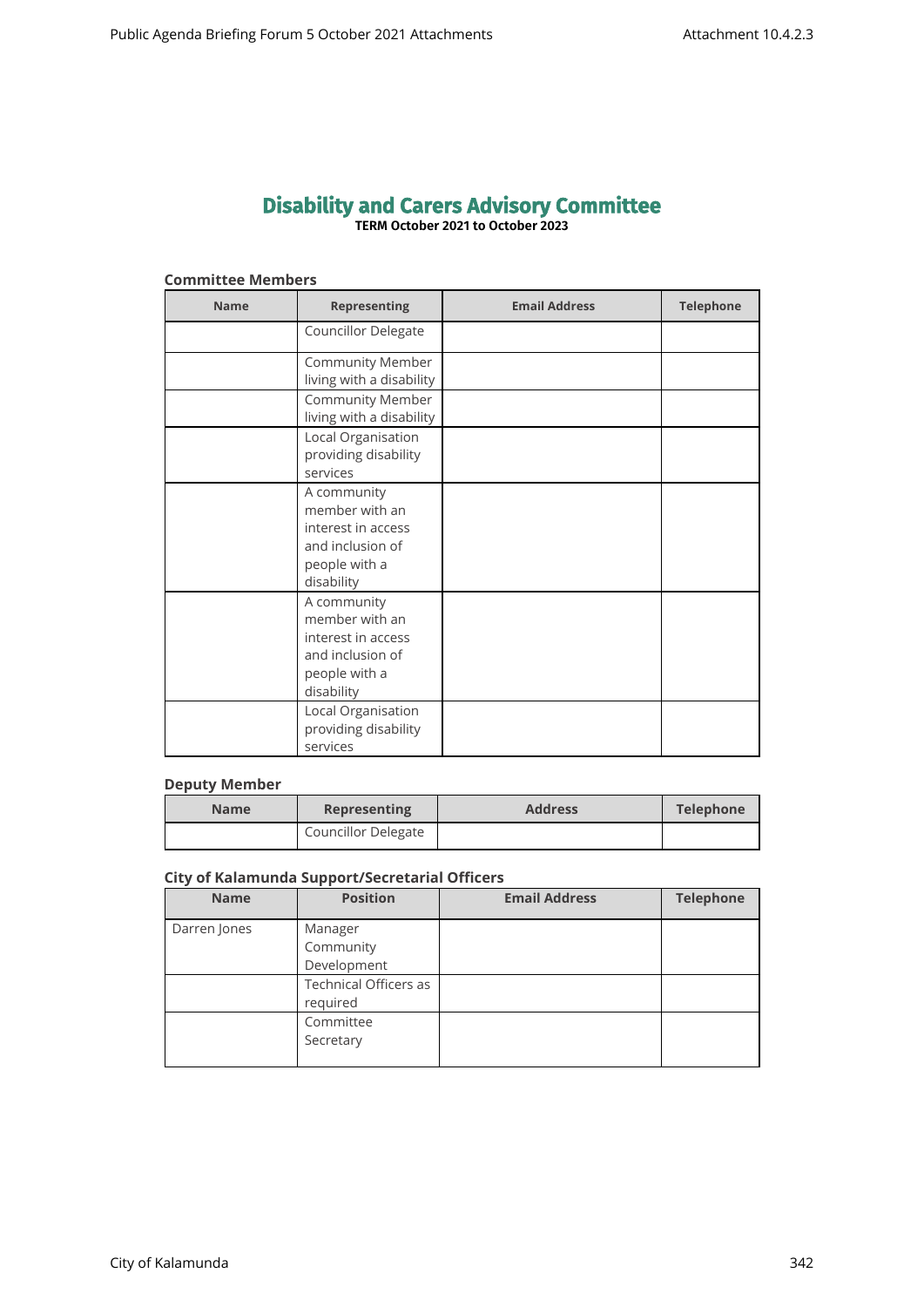# **DISABILITY AND CARERS ADVISORY COMMITTEE**

**Terms of Reference September 2021**

## **1. Name**

The name of the Committee shall be the *Disability and Carers Advisory Committee.*

## **2. Purpose**

To advise and make recommendations to Council, on a range of strategic issues which affect the quality of life of people with disability, their families and carers living in and visiting the City of Kalamunda.

## **3. Objectives**

To support the goals of being a community that cares for its frail, aged and people living with disability through:

- a. Considering provision of services, facilities and programs for people living with disability, their families and carers and visitors to the City of Kalamunda.
- b. Considering issues pertaining to the implementation of the Disability Access and Inclusion Plan (DAIP).
- c. Seeking to identify any opportunities to improve inclusion and reduce social isolation for all community members.
- d. Provide advice and recommendations to Council in respect to disability, disability services and improvement of access.

## **4. Councils Strategic Alignment**

*Kalamunda Advancing Strategic Community Plan to 2031* 

## **Priority 1: Kalamunda Cares and Interacts**

**Objective 1.1** - To be a community that advocates, facilitates, and provides quality lifestyles choices.

*Strategy 1.1.2* - Empower, support and engage all of the community.

## **5. Membership**

## **a) Qualification to be a Member**

Appropriate skills, knowledge or interest in disability access and inclusion.

## **b) No. of Members**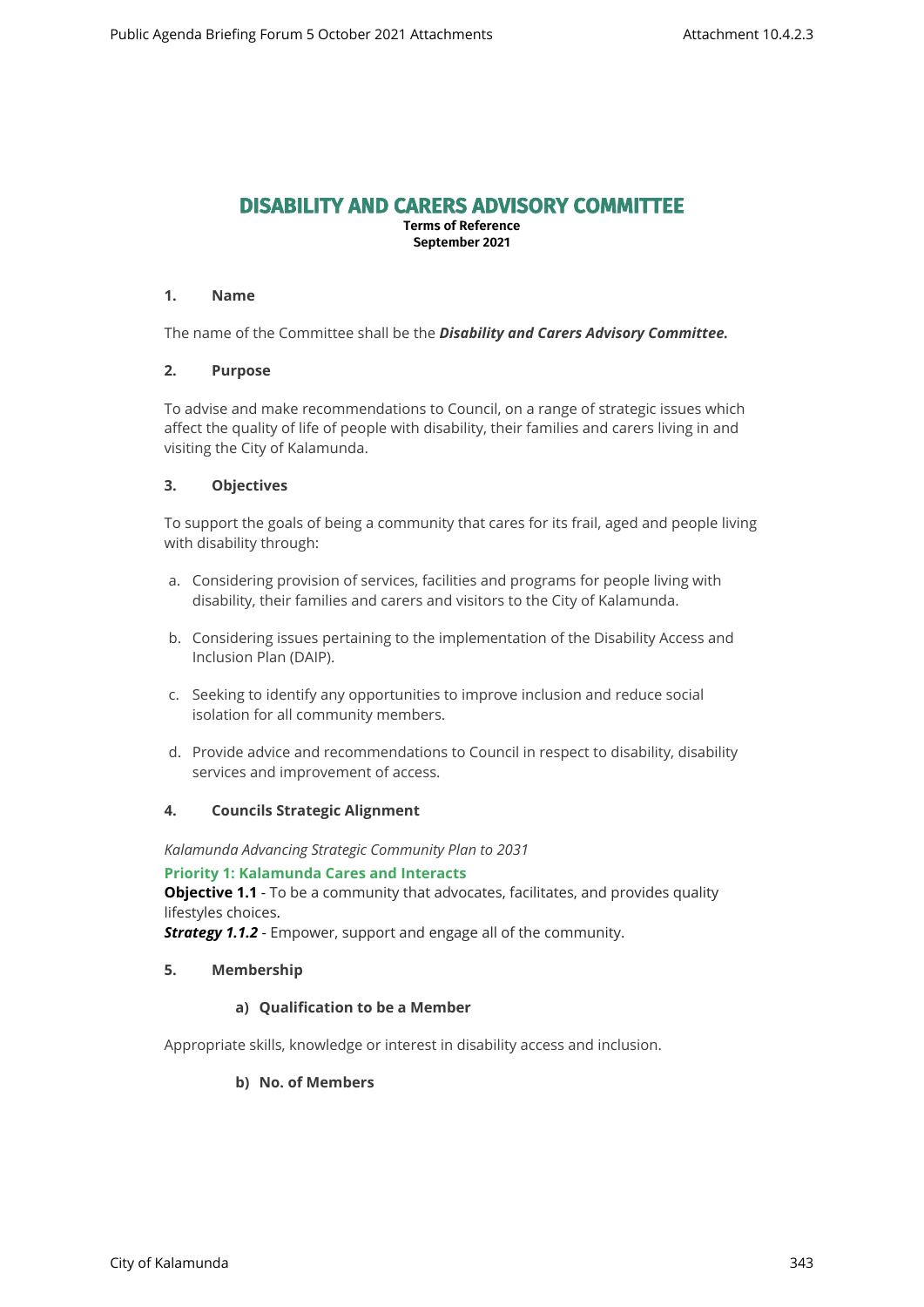A total membership of eight, appointed by Council and comprising: -

- i. One Councillor.
- ii. Up to five community representatives with a disability or who have experience and interest in access and inclusion of people with disability.
- iii. Up to two organisations providing services to people with disability.

## **c) Deputy Members**

Each committee shall have an appointed Deputy Councillors who is to attend meetings in the absence of the appointed Councillor.

## **d) Term of Appointment**

Appointment is for up to two years and members are eligible for re-appointment following the Council Ordinary Election.

## **e) Observers**

A request to attend a meeting as an observer will be approved at the discretion of the Presiding Member and the CEO.

Requests to attend as an observer should be provided to the CEO no less than two full working days prior to the meeting.

Observers:

- i. will not participate in the business of the committee.
- ii. will not be present when items of confidentiality are presented or discussed by the committee.

## **f) Resignation or Termination of Membership**

- i. Membership will be reviewed should a member miss three consecutive meetings without approved leave of absence and the Committee may choose to recommend to Council that the member is removed.
- ii. A committee member may resign from membership of the committee by giving the Chief Executive Officer or the committee's presiding member written notice of the resignation.

## **6. Election of Presiding Member and Deputy Presiding Member**

The election of the Presiding Member and Deputy Presiding Member will be conducted in accordance with the provisions of the *Local Government Act 1995*.

# **7. Meetings**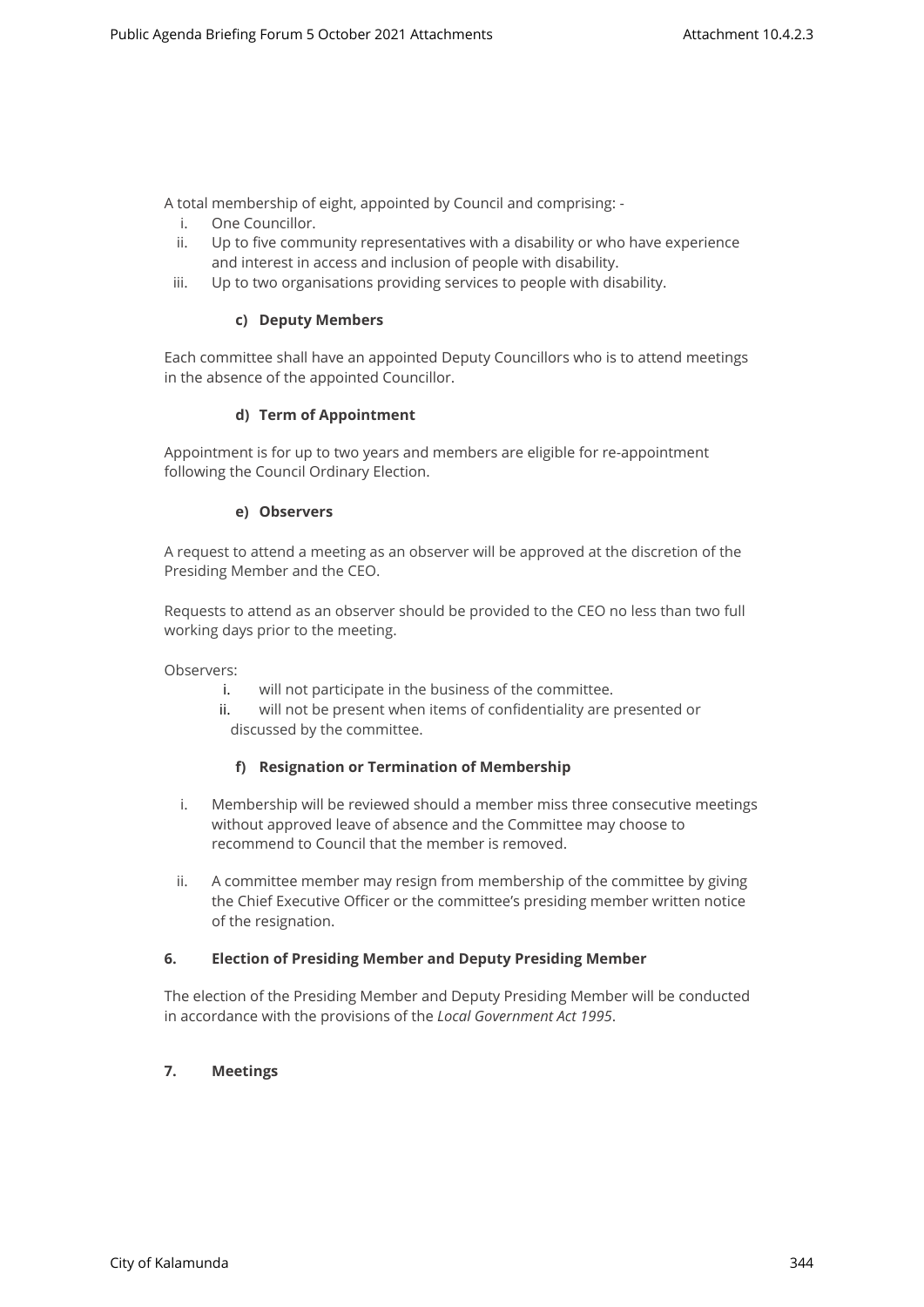## **a) Conduct of Meetings**

All meetings will be conducted in accordance with the provisions of the *Local Government Act 1995* and the City's Standing Orders Local Law and the City of Kalamunda Code of Conduct.

## **b) Inductions**

All Members will be required to attend an induction which will be held prior to the first meeting of a committee following a Council election.

## **c) Scheduling of Ordinary Meetings**

The Committee shall meet at least quarterly and can increase the frequency of meetings if required and in consultation with the City to ensure resources are available. Meetings should be held on a regular date and time to be determined by the committee.

## **d) Special or Extra Meetings and Working Groups**

A Special or extra meeting can be called by: -

- i. A majority decision of the Committee
- ii. The presiding member of the Committee
- iii. By at least  $1/3^{rd}$  of the members of the committee

A Committee may also choose to form working groups from its membership or to second others with specific skills for undertaking specific tasks required by the Committee.

## **e) Quorum**

A quorum shall consist of at least one half of the appointed members.

## **f) Disclosure of Interests**

All Committee Members are required to disclose any financial, proximity or impartiality interests they may have in any matter to be discussed at the meeting.

## **g) Voting**

Each appointed member present shall have one (1) vote. In the event of a tied vote, the Presiding Member is to cast a second vote.

City of Kalamunda Officers supporting the Committee do not have voting rights.

## **h) Agendas and Minutes**